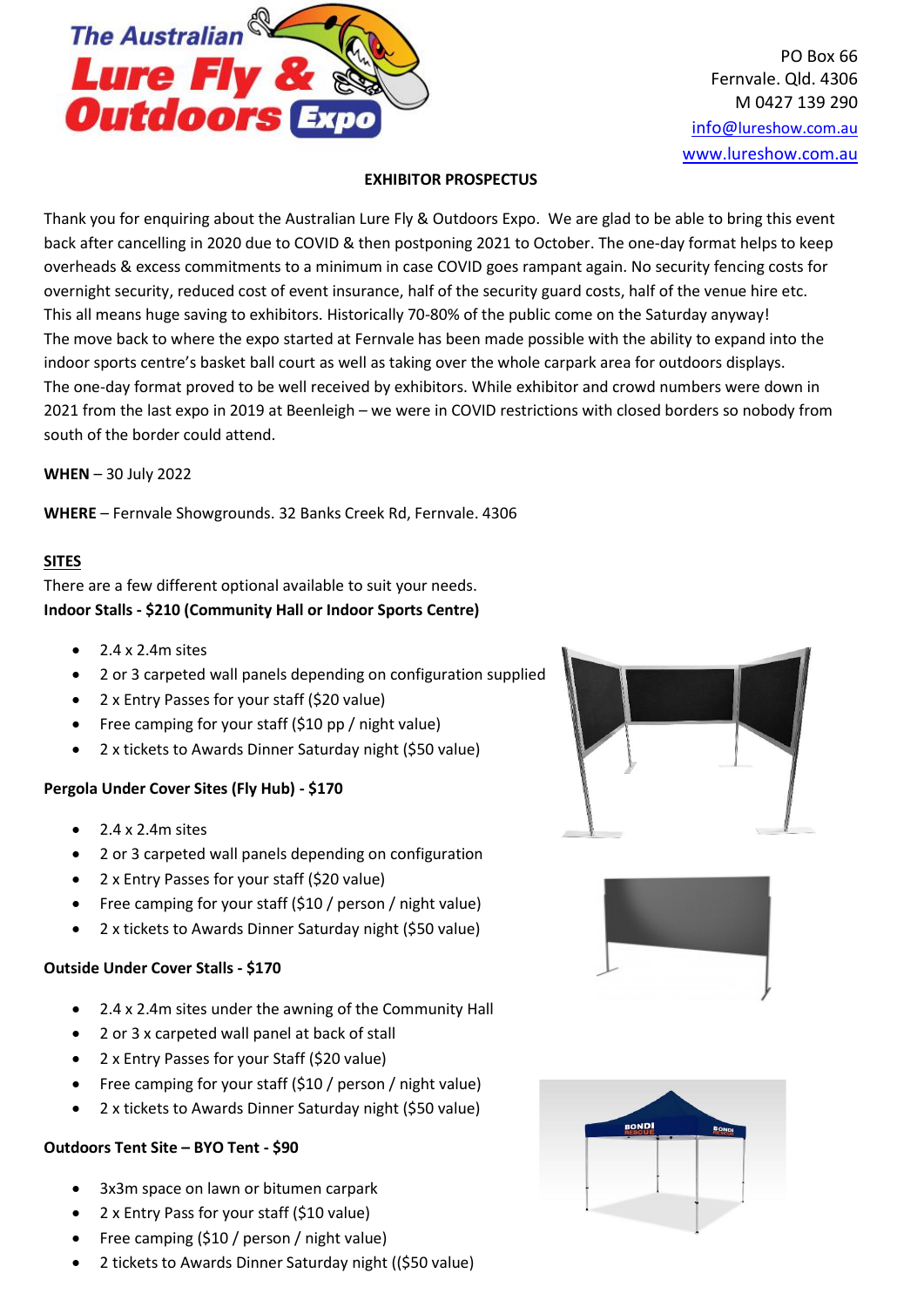

*Site Plan (Draft Only) - See larger version [HERE>>>](http://lureshow.com.au/wp-content/uploads/2022/04/FloorPlan2022-scaled.jpg)*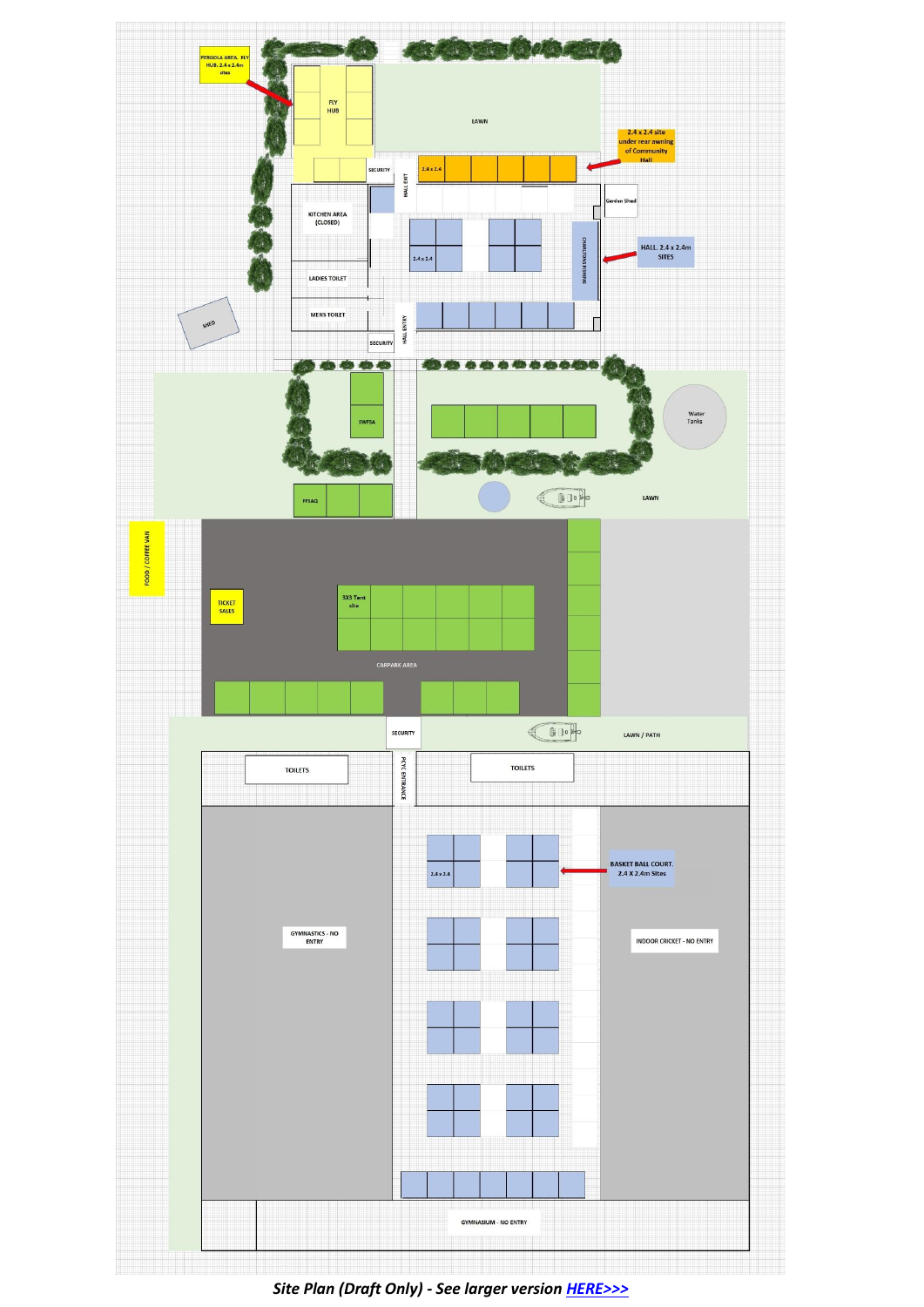**Tables.** You are welcome to bring your own tables. 1.8m Table Hire is available for all sites at a cost of \$25 each. These must be pre-booked.

**Extra Exhibitor Passes** are available at the gate on the day. \$10 each – same general public passes.

#### **SET UP TIMES**

**Indoor Sites.** Set up from approximately 12 noon on Friday (as soon as expo hire are done setting up walls) until 6pm.

**Outdoors & Fly Hub Sites.** Under cover, Fly Hub & Tent Sites can be set up from 5am Saturday morning only. No Friday night security is provided for outdoors sites so set up at your own risk.

## **Saturday.**

Set up outdoor sites from 5am Indoor Sports Centre continue setup from 8am Community Hall continue setup from 6am

**Expo Open Hours (to public)**. 9am – 3pm.

Lure of The Year Awards – TBA.

# **PACK UP TIMES** from 3pm Saturday

## **Indoor stalls**

- Indoors Sports Centre stalls must be cleared Saturday night by 6pm.
- Community Hall stalls to be cleared Saturday night by 7pm, and again 8am Sunday 12 noon.

#### **AWARDS DINNER**

The Awards Dinner is a great way to relax after a huge day at the expo. Be there to see who wins an award and who might be inducted into the Hall Of Fame.

The dinner will be at The Brisbane Valley Tavern which is a short walk from the showgrounds. All purchased stalls receive 2 x non-refundable tickets to the Awards Dinner. There is a limited seating capacity at the BVT so we have booked the entire venue for the night.

Extra tickets may be pre-purchased and will be allocated after all other exhibitor's spaces are filled. Extra tickets for the Awards Dinner are \$25 pp.